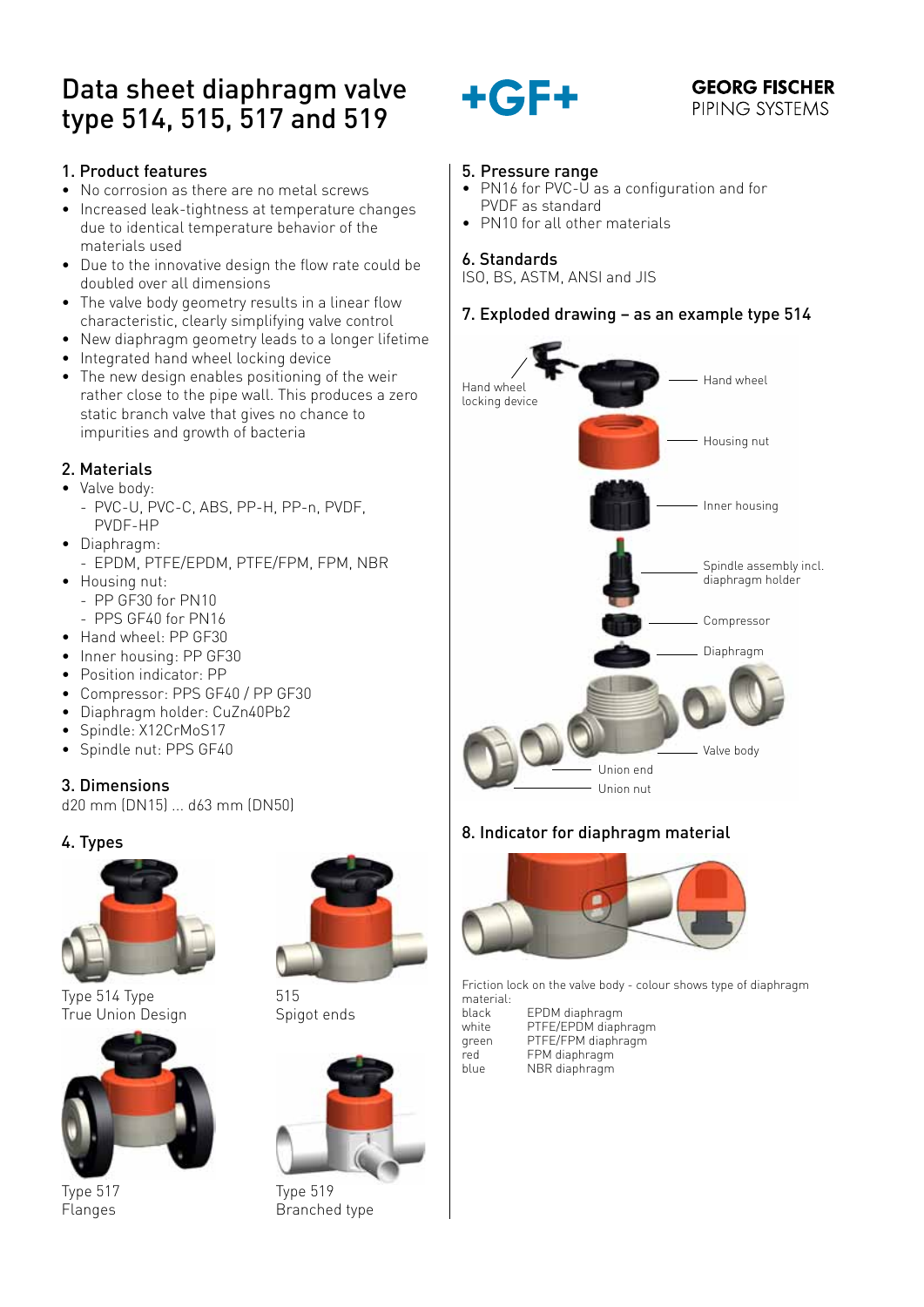## 9. Dimensions







#### Legend

L(1) Union with cemented socket, metric

L(2) Union with threaded socket, metric

L(3) Union with fusion socket

L(4) Union with butt fusion spigot

L(5) Butt fusion spigot

L(6) Cemented spigot, metric

L(7) Socket fusion spigot L(8) Backing flange, metric

All data in millimeter [mm].

# Type 514

| d  | DN | D   | D <sub>2</sub> | D3  | L(1) | L(2) | L(3) | L(4) | L <sub>2</sub> | н    | H <sub>1</sub> | H <sub>2</sub> | м  | z    | Hx           |
|----|----|-----|----------------|-----|------|------|------|------|----------------|------|----------------|----------------|----|------|--------------|
| 20 | 15 | 65  | 65             | 43  | 128  | 128  | 28   | 224  | 25             | 73   | 14             | 12             | M6 | 96   | $\mathbf{r}$ |
| 25 | 20 | 80  | 65             | 51  | 152  | 152  | 150  | 250  | 25             | 81   | 18             | 12             | Μ6 | ' 14 | 10           |
| 32 | 25 | 88  | 87             | 58  | 166  | 66   | 162  | 262  | 25             | 107  | 22             | 12             | Μ6 | 122  | 13           |
| 40 | 32 | 101 | 87             | 72  | 192  | 192  | 184  | 296  | 45             | 15   | 26             | 15             | M8 | 140  | 15           |
| 50 | 40 | 17  | 35             | 83  | 222  | 222  | 210  | 328  | 45             | 148  | 32             | 15             | M8 | 160  | 19           |
| 63 | 50 | '44 | 35             | 100 | 266  | 266  | 248  | 370  | 45             | i 66 | 39             | 15             | M8 | 190  | 25           |
|    |    |     |                |     |      |      |      |      |                |      |                |                |    |      |              |

# Type 515

| d  | DN | D   | D2  | L(5) | L(6) | L(7) | L2 | н   | H1 | H <sub>2</sub> | М              | Hx |
|----|----|-----|-----|------|------|------|----|-----|----|----------------|----------------|----|
| 20 | 15 | 65  | 65  | 124  | 124  | 124  | 25 | 73  | 14 | 12             | M6             |    |
| 25 | 20 | 80  | 65  | 144  | 144  | 144  | 25 | 81  | 18 | 12             | M6             | 10 |
| 32 | 25 | 88  | 87  | 155  | 154  | 154  | 25 | 107 | 22 | 12             | M6             | 13 |
| 40 | 32 | 101 | 87  | 176  | 174  | 174  | 45 | 115 | 26 | 15             | M <sub>8</sub> | 15 |
| 50 | 40 | 17  | 135 | 193  | 194  | 194  | 45 | 148 | 32 | 15             | M <sub>8</sub> | 19 |
| 63 | 50 | 144 | 135 | 223  | 224  | 223  | 45 | 166 | 39 | 15             | M <sub>8</sub> | 25 |

# Type 517

| d  | DN | D   | D <sub>2</sub> | D <sub>3</sub> | D4  | L(8) | L2 | н   | H1 | H <sub>2</sub> | М              | Hx |
|----|----|-----|----------------|----------------|-----|------|----|-----|----|----------------|----------------|----|
| 20 | 15 | 65  | 65             | 95             | 65  | 130  | 25 | 73  | 14 | 12             | M6             |    |
| 25 | 20 | 80  | 65             | 105            | 75  | 150  | 25 | 81  | 18 | 12             | M6             | 10 |
| 32 | 25 | 88  | 87             | 115            | 85  | 160  | 25 | 107 | 22 | 12             | M6             | 13 |
| 40 | 32 | 101 | 87             | 140            | 100 | 180  | 45 | 15  | 26 | 15             | M <sub>8</sub> | 15 |
| 50 | 40 | 117 | 135            | 150            | 110 | 200  | 45 | 148 | 32 | 15             | M <sub>8</sub> | 19 |
| 63 | 50 | 144 | 135            | 165            | 125 | 230  | 45 | 166 | 39 | 15             | M <sub>8</sub> | 25 |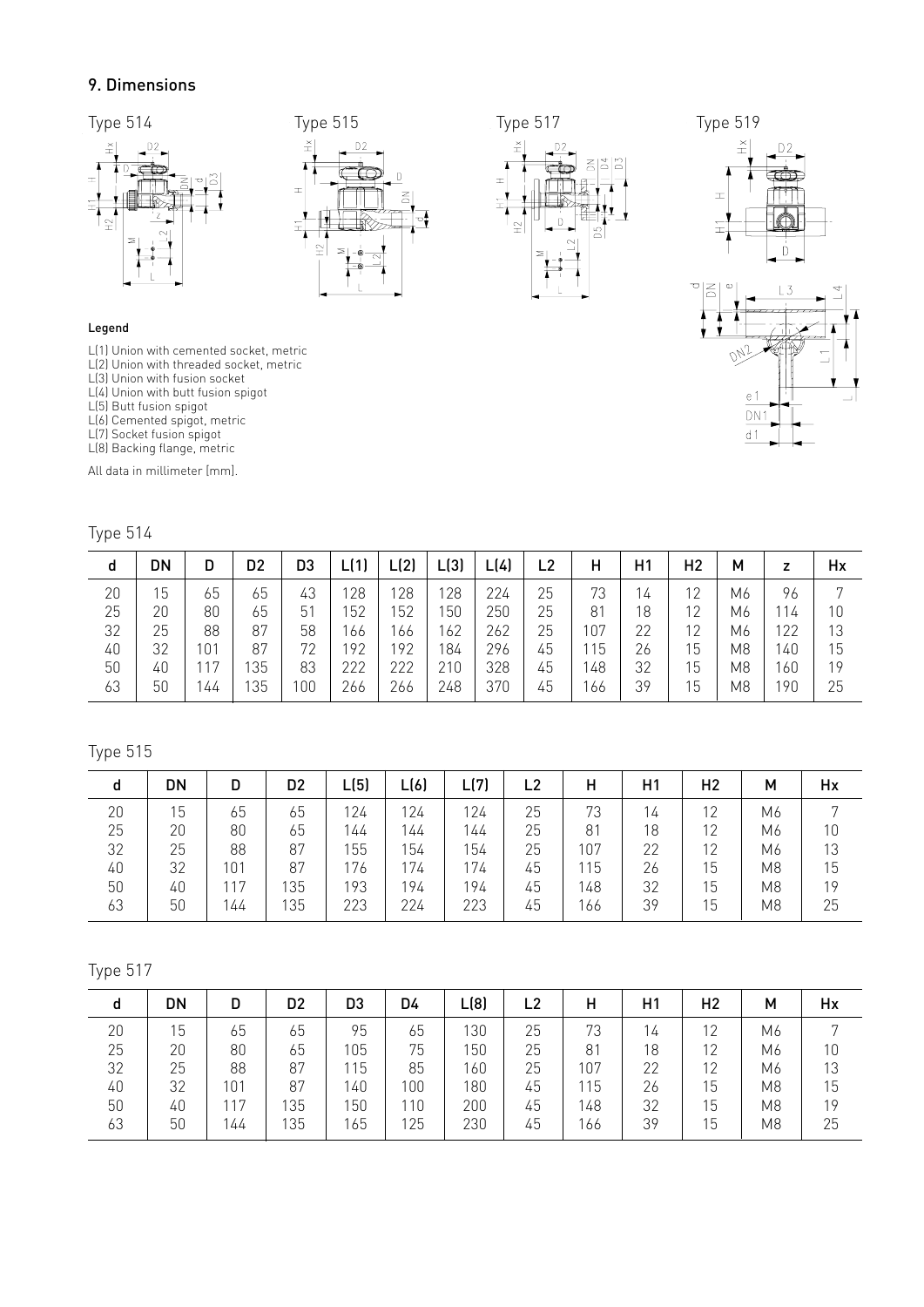Type 519

| d   | d <sub>1</sub> | <b>DN</b> | DN <sub>1</sub> | DN <sub>2</sub> | D      | D <sub>2</sub> | L(5) | L1  | L <sub>3</sub> | L <sub>4</sub> | H   | Hx             |
|-----|----------------|-----------|-----------------|-----------------|--------|----------------|------|-----|----------------|----------------|-----|----------------|
| 20  | 20             | 15        | 15              | 15              | 65     | 65             | 117  | 96  | 162            | 12             | 75  | $\overline{7}$ |
| 25  | 20             | 20        | 15              | 20              | 80     | 65             | 133  | 108 | 162            | 16             | 80  | $10\,$         |
| 25  | 25             | 20        | 20              | 20              | 80     | 65             | 133  | 108 | 162            | 16             | 80  | $10\,$         |
| 32  | 20             | 25        | 15              | 20              | $80\,$ | 65             | 142  | 120 | 162            | 19             | 84  | 10             |
| 32  | 25             | 25        | 20              | 20              | 80     | 65             | 142  | 120 | 162            | 19             | 84  | 10             |
| 32  | 32             | 25        | 25              | 25              | 88     | 87             | 145  | 120 | 160            | 19             | 107 | 13             |
| 40  | 20             | 32        | 15              | 25              | 88     | 87             | 149  | 128 | 180            | 23             | 115 | $13\,$         |
| 40  | 25             | 32        | 20              | 25              | 88     | 87             | 149  | 128 | 180            | 23             | 115 | 13             |
| 40  | 32             | 32        | 25              | 25              | 88     | 87             | 149  | 128 | 180            | 23             | 115 | $13\,$         |
| 40  | 40             | 32        | 32              | 25              | 88     | 87             | 174  | 153 | 180            | 23             | 115 | 13             |
| 50  | 20             | 40        | 15              | 20              | 80     | 65             | 160  | 134 | 180            | 27             | 97  | $10\,$         |
| 50  | 25             | 40        | 20              | 25              | 88     | 87             | 160  | 134 | 180            | 28             | 120 | 13             |
| 50  | 32             | 40        | 25              | 25              | 88     | 87             | 160  | 134 | 180            | 28             | 120 | 13             |
| 50  | 40             | 40        | 32              | 50              | 144    | 135            | 209  | 169 | 209            | 33             | 164 | 25             |
| 50  | 50             | 40        | $40\,$          | 50              | 144    | 135            | 209  | 169 | 209            | 33             | 164 | 25             |
| 63  | 20             | 50        | 15              | 20              | $80\,$ | 65             | 177  | 144 | 180            | 33             | 104 | $10\,$         |
| 63  | 25             | 50        | 20              | 25              | 88     | 87             | 177  | 144 | 180            | 35             | 127 | $13\,$         |
| 63  | 32             | 50        | 25              | 25              | 88     | 87             | 177  | 144 | 180            | 35             | 127 | 13             |
| 63  | 40             | 50        | 32              | 50              | 144    | 135            | 225  | 192 | 220            | 39             | 170 | 25             |
| 63  | 50             | 50        | 40              | 50              | 144    | 135            | 225  | 192 | 220            | 39             | 170 | 25             |
| 63  | 63             | 50        | 50              | 50              | 144    | 135            | 225  | 192 | 220            | 39             | 170 | 25             |
| 90  | 20             | 80        | 15              | 25              | 88     | 87             | 205  | 159 | 190            | 47             | 140 | 13             |
| 90  | 25             | 80        | 20              | 25              | 88     | 87             | 205  | 159 | 190            | $47\,$         | 140 | $13\,$         |
| 90  | 32             | 80        | 25              | 25              | 88     | 87             | 205  | 159 | 190            | $47\,$         | 140 | 13             |
| 90  | 50             | 80        | 40              | 50              | 144    | 135            | 254  | 207 | 250            | 51             | 184 | 25             |
| 90  | 63             | 80        | 50              | 50              | 144    | 135            | 254  | 207 | 250            | 51             | 184 | 25             |
| 110 | 20             | 100       | 15              | 25              | 88     | 87             | 227  | 171 | 190            | 56             | 149 | $13\,$         |
| 110 | 25             | 100       | 20              | 25              | 88     | 87             | 227  | 171 | 190            | 56             | 149 | 13             |
| 110 | 32             | 100       | 25              | 25              | 88     | 87             | 227  | 171 | 190            | 56             | 149 | 13             |
| 110 | 50             | 100       | 40              | 50              | 144    | 135            | 276  | 219 | 250            | 60             | 194 | 25             |
| 110 | 63             | 100       | 50              | 50              | 144    | 135            | 276  | 219 | 250            | 60             | 194 | 25             |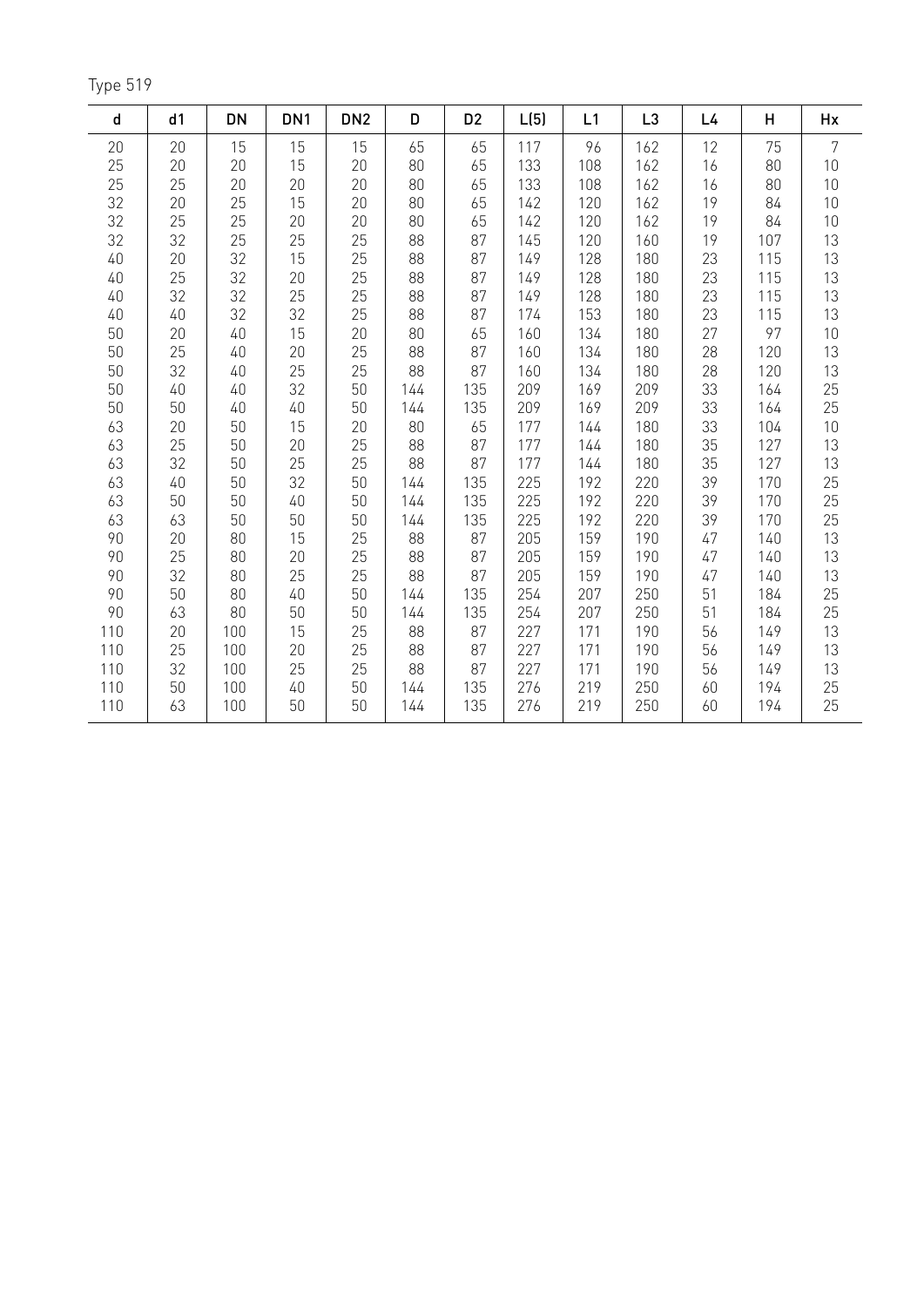#### 10. Pressure-Temperature Diagram

The following Pressure-Temperature Diagrams are based on a lifetime of 25 years with water or similar media.



P Permissible pressure in bar, psi

T Temperature in °C, °F

1) Depending on the connection type and actuator, the nominal pressure is reduced to PN6



- P Permissible pressure in bar, psi<br>  $T$  Temperature in  ${}^{\circ}C$   ${}^{\circ}F$
- Temperature in °C, °F
- 1) Only with black PPS housing nut
- 2) Depending on the connection type and actuator, the nominal pressure is reduced to PN10
- 3) Depending on the connection type and actuator, the nominal pressure is reduced to PN6

PVC-C



P Permissible pressure in bar, psi

T Temperature in °C, °F

1) Depending on the connection type and actuator, the nominal pressure is reduced to PN6

PP



P Permissible pressure in bar, psi

T Temperature in °C, °F

1) Depending on the connection type and actuator, the nominal pressure is reduced to PN6

#### PVDF

**P (psi)**



P Permissible pressure in bar, psi

T Temperature in °C, °F

1) Depending on the connection type and actuator, the nominal pressure is reduced to PN10 PN16 only with black PPS housing nut